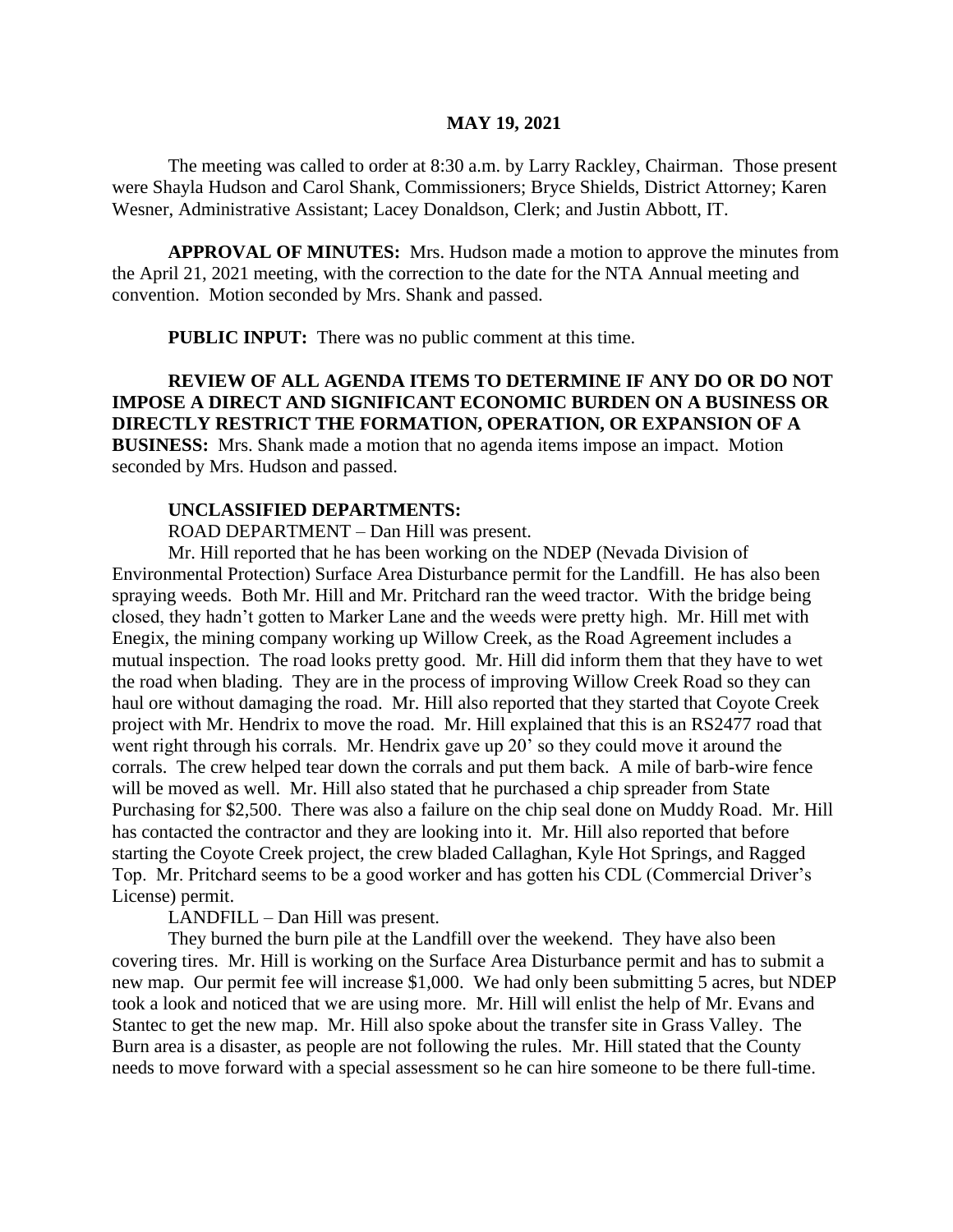Mr. Hill also stated that it seems like a contractor is doing it as there are huge tree limbs and concrete dumped in the burn pit.

BUILDINGS AND GROUNDS – John Handka was present.

Mr. Handka reported that he spoke with Terra Firma this morning. They hope to be out within the next two weeks to patch the swimming pool so we can open for the season. At the end of the season, we will drain the pool and they will start the resurfacing work and permanent repairs. Mr. Handka stated that they spent a lot of time at the cemeteries replacing drip lines as people keep running over them and the grave sites as well. A sheep wandered into Lone Mountain Cemetery and died. Mr. Handka asked Mr. Hill if they could get it out. They are having the same issues at the ball fields with broken drip lines and fixed a leak in the concession stand. Mr. Handka also spoke about comments in the paper saying the softball fields look bad. He takes offense as his department and the Road Department have worked hard out there. Mr. Shields stated that he was out there the other day and feels they look the best they ever have. Mr. Handka stated that the camera system is now up and running at the ballfields as well. There were several power bumps last week that took out one of our DVRs (digital video recording). A replacement costs \$11,620.10. Mrs. Childs stated that there is a small amount left in the Emergency Line item, but this would eliminate all funding if another emergency occurred. She also suggested splitting it between the Fire/Security line item in B&G budget. Mr. Shields stated that since this is an unexpected emergency, action can be taken today.

Mrs. Shank made a motion to approve replacing the DVR in the amount of \$11,620.10. Motion seconded by Mrs. Hudson and passed.

Mr. Handka also reported that he is still waiting on the NDF (Nevada Division of Forestry) prison crew to get up to Unionville, but Mr. Whittaker will spray the weeds.

**PUBLIC HEARING:** APPROVAL OF FISCAL YEAR 2021-2022 TENTATIVE BUDGET FOR PERSHING COUNTY, PERSHING COUNTY T.V. DISTRICT AND TOWN OF IMLAY; APPROVAL OF A RESOLUTION FOR THE TAX RATE FOR COOPERATIVE EXTENSION FUNDS FOR FISCAL YEAR 2021-2022; REVIEW OF COOPERATIVE EXTENSION SALARY/WAGE BUDGET FOR FY2021-2022 – Mrs. Childs spoke about what she is changing between Tentative and Final. There is an \$11,500 increase for the Public Health Nurse Contract and Child Protective Services. The EMPG (Emergency Management Performance Grant) match is increasing to \$24,160, from \$12,500. Ag Extension requested \$2,500 to reimburse fuel usage. There is a decrease of \$1,027.00 to the Senior Center wages. The Sheriff's Office's Worker's Comp increased by almost \$12,000. Judge Shirley requested that the Indigent Defense item in the  $11<sup>th</sup>$  Judicial budget be removed, as he feels that is a State expense. That is a reduction of \$95,500. He also increased the pre-trial line item for Lander County 10%, but that won't affect Pershing County.

In regard to the Cooperative Extension salary budget, Mrs. Shank stated that the administrative position is currently at half-time. Mrs. Child stated that it is, but Mr. Foster has requested that it be made full-time. It is in the tentative budget as full-time, but Mrs. Childs needs clarification. Mrs. Shank feels it should be a half-time position. Mr. Rackley disagreed, stating that it should be full-time. Mrs. Shank spoke with Holli Gatske, Cooperative Extension, Northern Area Director, and based on their criteria, it is a half-time position. Mrs. Childs also spoke with Ms. Gatske and several counties are having to reduce this position, not just Pershing. Mrs. Childs also reminded the Board that they reduced the tax rate for Cooperative Extension by half in order to increase the tax rate for the General Fund.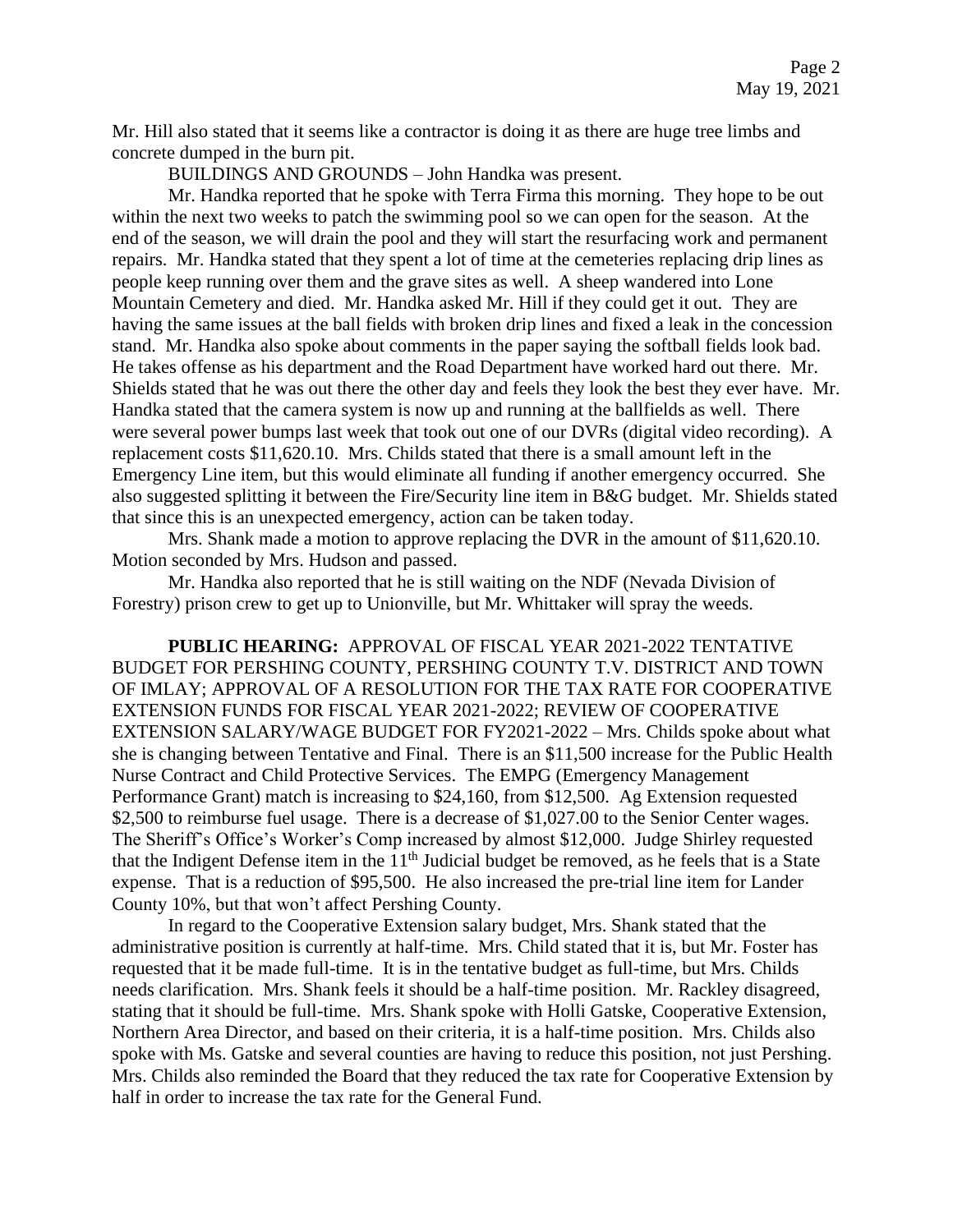Mrs. Shank made a motion to approve the Fiscal Year 2021-2022 Tentative Budget for Pershing County, Pershing County T.V. District, and the Town of Imlay. Motion seconded by Mrs. Hudson and passed.

Mrs. Shank made a motion to adopt Resolution 21-0506, setting the tax rate of 0.0185 for the Cooperative Extension Fund for Fiscal Year 2021-2022. Motion seconded by Mrs. Hudson and passed.

Mrs. Shank made a motion to make the Administrative position for Cooperative Extension a half-time position, and directed the Recorder-Auditor to make the salary/wage adjustments to the budget. Motion seconded by Mrs. Hudson and passed.

### **UNCLASSIFIED DEPARTMENTS, CONT.D:**

GRASS VALLEY FIRE – Mr. Rackley read a report from Mr. Burke. Their light brush truck is at the Ford dealership in Winnemucca for repairs. This vehicle has been an issue for two years and has been in for repairs several times. The Department has one new member, bringing their total to 15. The training program is going well, and they are emphasizing getting Firefighter I completed. Four members are taking the EMR (Emergency Medical Responder) class in Lander County. Mr. Burke is working on closing out this year's budget. He has received no response from Mr. Heidemann regarding the last Chief's meeting.

EMERGENCY MANAGEMENT – Mr. Rackley read a report from Mr. Burke. All grants for the next fiscal year have been submitted. We are starting to see funds come in from this last year's grants, which were delayed due to COVID. Mr. Burke is expecting to receive \$50,000 from State Health to off-set the vaccination efforts. They have ramped down vaccination efforts and are relying on the Health Nurse's office to administer future vaccinations. Mr. Burke asked about the Commission's desire to complete the Emergency Operations Center. They have tentatively identified a room at the Community Center, and he has submitted a grant request for equipment to outfit the EOC, but needs clarification if he should proceed.

GRASS VALLEY ADVISORY – Mr. Rackley read a report from Mr. Burke. There next meeting is Monday, May 24<sup>th</sup>. Mrs. Hudson will be out of town, so Mr. Rackley will attend. The Town Hall on June  $26<sup>th</sup>$  will be rescheduled.

Mr. Burke also reported on CARES funding, stating that all the departments have received turnouts. He is recommending that the County use the next round of funding to purchase an ambulance for Lovelock and medical response units for Grass Valley and Imlay. He will work with Rye Patch to determine their needs.

IT DEPARTMENT – Justin Abbott was present.

Mr. Abbott gave the Board a written report of projects he is working on. He is finishing up the upgrades at the Library, Annex and Courthouse. Next, he will move to the Sheriff's office and then to the Admin Building. His other activities have been focused on project work and coordinating with vendors. He did state that service tickets are lagging behind due to project load, but he is triaging issues as much as possible.

*Review of proposals from Internet Service Providers (SkyFiber, NNIS, AT&T) to provide Managed Network/Internet Connections services at Sheriff's Office (hub), Administration Building (spoke), Courthouse (spoke), and Annex Building (spoke) with a minimum of 50 mbps/50mbps (download/upload) from spoke to hub and minimum 100 mbps/100 mbps from hub to public internet:* Mr. Abbott reported that he has received quotes from SkyFiber and NNIS and is expecting at least two more quotes. It was noted that the City of Lovelock recently changed to SkyFiber and are happy so far.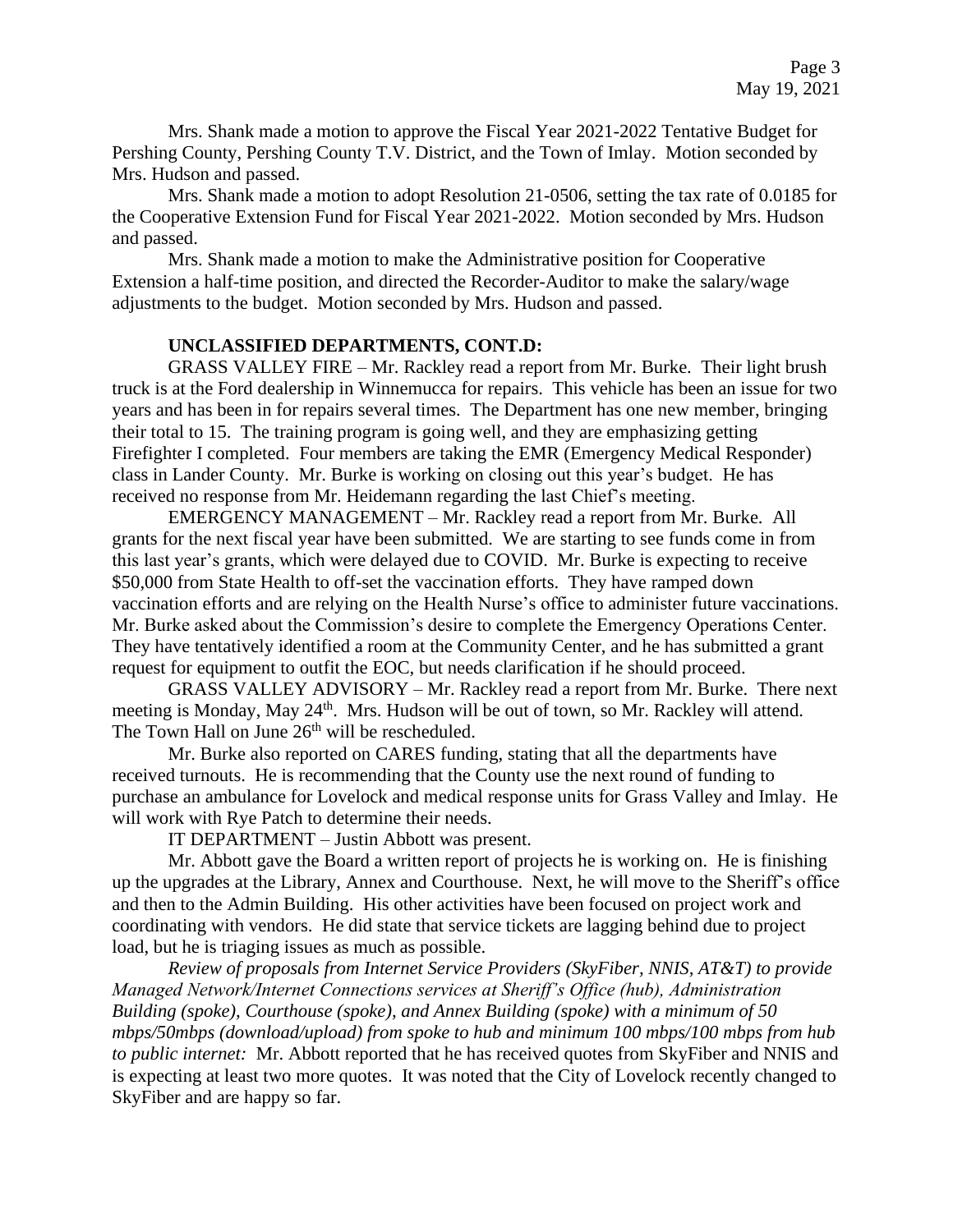Amanda Burrows, representing SkyFiber, stated that they were at the School District from 2016 to 2018. SkyFiber is also currently serving Storey, Lyon, Eureka, Lander, and Humboldt counties.

Mrs. Hudson stated she would like more information from NNIS regarding their proposal. This item will be put back on the next agenda.

ECONOMIC DEVELOPMENT – Heidi Lusby-Angvick was present.

*Presentation from Danny Bax, Affiliated Technology Partners, LLC, dba ATP Solutions, and dba Wi-Fi in the Park – Broadband technology for Lovelock and Pershing County; Request for letter of support authorizing Affiliated Technology Partners (ATP) to negotiate and project manage new AT&T Internet Service orders for fiber and wireless broadband Internet connectivity and infrastructure services:* Mr. Bax gave a presentation and introduced his partners with IES and Team SOS. Mr. Bax is proposing doing an assessment of Lovelock to determine what is needed to make our community ready for high tech business. He is also requesting a letter of support authorizing ATP to negotiate and project manage the expansion of broadband internet connectivity and infrastructure services for Pershing County.

Mrs. Lusby-Angvick stated that WNDD (Western Nevada Development District) is constantly saying better broadband is needed. Whenever funding is available for broadband projects, she can't apply as we don't have a plan. This might be a way to get that plan.

This item will be put back on the next agenda.

*Request for Letter of Support for the Nevada I-80 Regional Development Authority:* The Nevada I-80 Regional Development Authority will be comprised of the City of Winnemucca, Humboldt County, the City of Lovelock, and Pershing County. Humboldt County has agreed to take on the administrative roll.

Mrs. Shank made a motion for the Commission to provide a letter of support for the Nevada I-80 Regional Development Authority. Motion seconded by Mrs. Hudson and passed.

## **ELECTED DEPARTMENTS:**

LACEY DONALDSON, CLERK-TREASURER – *Approval of corrections/changes to the Tax Roll:* There were no Tax Roll changes submitted.

*Acknowledgment of 2020-2021 Delinquent Tax Notice Affidavit:* Mrs. Donaldson stated that last year they sent out over 1,000 delinquent letters, as the new tax collection system did not have the ability to send out courtesy reminder notices prior. This year the number was quite a bit lower due to being able to send that earlier reminder notice.

Mrs. Hudson made a motion acknowledging the Delinquent Tax Notice Affidavit as submitted. Motion seconded by Mrs. Shank and passed.

LAUREEN BASSO-CERINI, ASSESSOR – Ms. Basso-Cerini reported that effective Monday, May 24<sup>th</sup> Jennifer Hill will be full-time. Mrs. Hill and Ms. Root attended a Deed class presented by the Nevada Assessor's Association on Monday. Ms. Root will be attending additional classes all week.

*Interlocal Contract between State of Nevada Department of Motor Vehicles and Pershing County/Pershing County Assessor effective June 30, 2021 to June 3, 2023:* There was some discussion regarding the reimbursement that we receive. Mr. Shields hasn't looked into how those fees were established, but will look into it.

This item will be put back on the next agenda.

BRYCE SHIELDS, DISTRICT ATTORNEY – *Approval of Plan to provide Indigent Defense Services in Pershing County which will be sent to the Indigent Defense Commission:*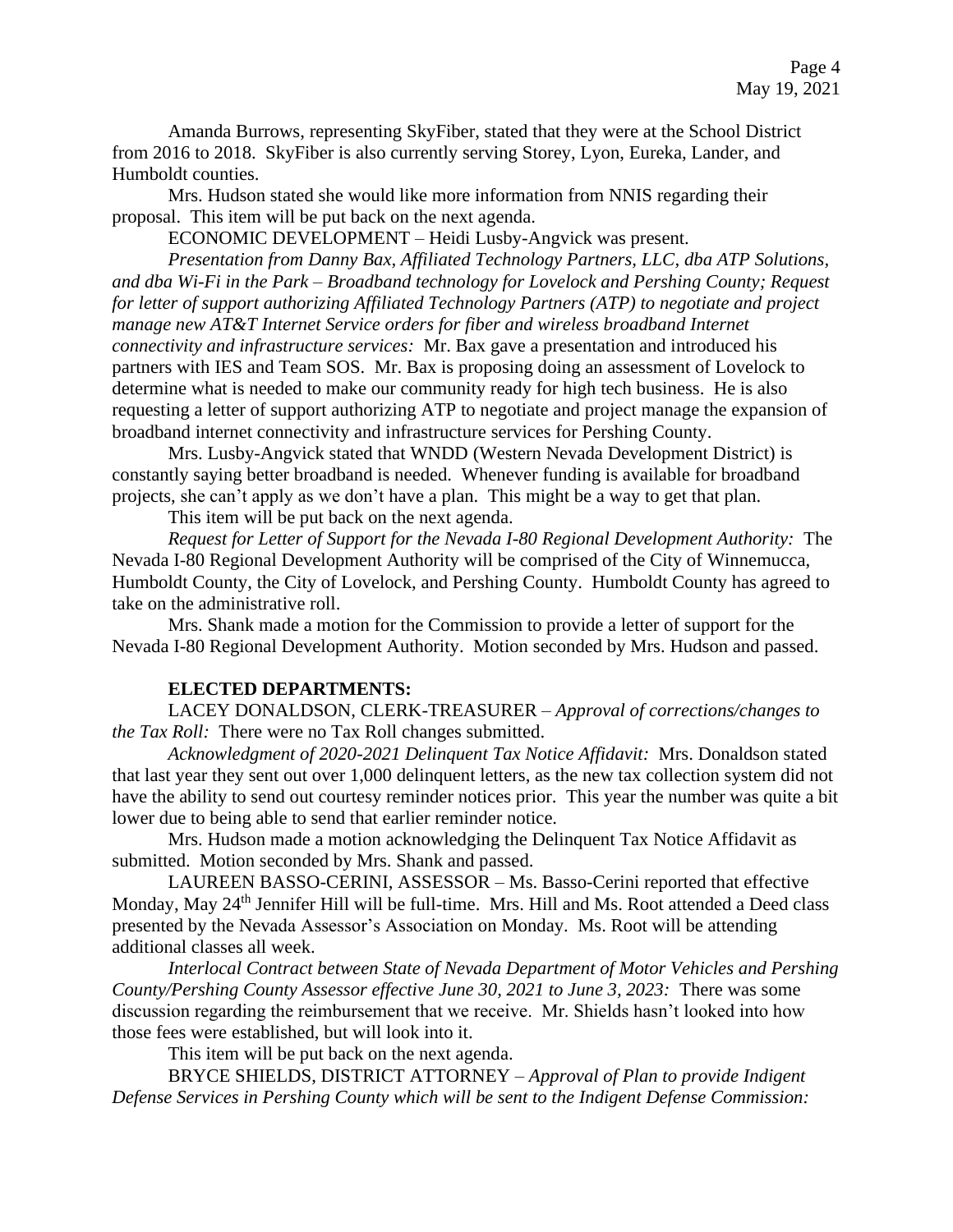Mrs. Hudson made a motion to approve the Plan to provide Indigent Defense Services in Pershing County as presented. Motion seconded by Mrs. Shank and passed.

JERRY ALLEN, SHERIFF – Sheriff Allen stated that he has 10 inmates in custody and the dispatch upgrade is about 98% complete. Sheriff Allen reported that he has a cadet graduating from the Police academy tomorrow. Mr. Rackley asked about the dispatch upgrade and if Sierra Electronics installed new equipment on Toulon. Sheriff Allen wasn't sure what was done, but will get clarification from them.

*Approval for Sheriff to sign EITS four (4) year contract for rack space renewal for repeater equipment on Winnemucca Mountain:* Mrs. Shank asked if this should be signed by the Board Chair instead of the Sheriff. Mr. Shields had spoken to the Sheriff about having it changed, but the Board can also authorize Sheriff Allen to sign. Mr. Shields recommends that the Chairman sign. It was also noted that both Mrs. Donaldson and Mrs. Childs need copies. Chairman Rackley will sign.

*Approval for Sheriff to sign contract to update multifunction printers for the Pershing County Sheriff's office updating existing contract through NAPSO:* Chairman Rackley will sign this contract as well.

*Approval to advertise/hire for vacant Deputy position:* Mrs. Shank made a motion to approve the advertising and hiring to fill the vacant deputy position at the Sheriff's office. Motion seconded by Mrs. Hudson and passed.

Sheriff Allen stated that he currently has one deputy out on an injury and one vacancy. There is a potential candidate from the last round of testing.

**RICHARD WAGNER, DISCUSSION REGARDING POSSIBLE REMOVAL OF THE FIRE DEBRIS ON PARCELS #001-136-10, 260 MAIN STREET; #001-136-09, 250 MAIN STREET; AND #001-136-08, 230 MAIN STREET, LOVELOCK, NV (WAIVER OF DUMP FEES, WATER FOR DUST CONTROL, PROVIDING GRAVEL FROM COUNTY GRAVEL PIT AND LIABILITY RELEASE FOR CONTRACTOR):** A private contractor, Patrick Hickey, approached Judge Wagner and Wendy Nelson regarding cleaning-up the fire debris at no cost. Judge Wagner wanted the Board to know he is not here to criticize what has happened up till this point. Mr. Hickey has been meeting with the private companies that are working on the project at Coeur. Judge Wagner read a statement from Coeur stating that they are a strong supporter of the Lovelock community and will be looking at ways to help repair/re-establish the property for future use following the demolition and debris removal phase. Mrs. Shank asked if they had signed agreements from the property owners. Judge Wagner stated that he does. Mrs. Shank wanted to make sure there would be no liability to the contractors. Judge Wagner stated that he collaborated with the District Attorney when drawing up the contracts. Judge Wagner also met with Mitch Nelson at the Landfill and there is a place this debris can be dumped.

Mrs. Lusby-Angvick stated that she was close to getting this completed by NDEP (Nevada Division of Environmental Protection) and a contractor, but negotiations with one property owner stalled two Fridays ago, so they stepped back. All the environmental reports have been turned over to the contractor and NDEP stated the debris could go to our Landfill.

Mr. Rackley stated that one of the issues is waiving the Landfill fees. The way he sees it, if NDEP would have coordinated the clean-up, the County would have waived the fees. Mr. Nielsen stated that no one had discussed the fees with him. He did say that the space used to dump the debris will no longer be usable. Mr. Hill stated that waiving fees have never been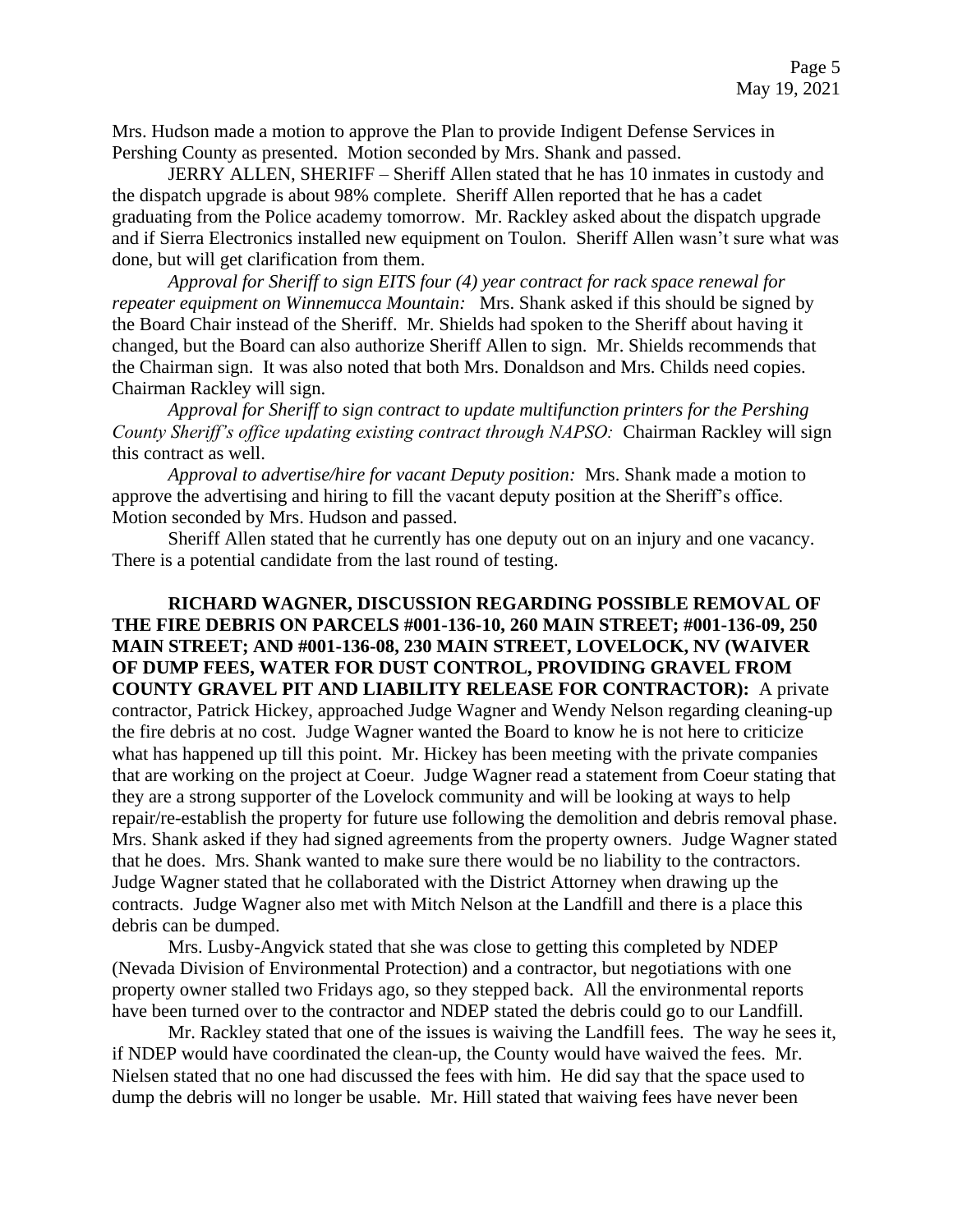discussed and he is not in agreement with waiving them. The Landfill is already running at a deficit. Mr. Hill's rough estimate of cost is between \$5,000-\$10,000 for the Landfill fees. Mrs. Shank stated that NDEP had some money set aside for the clean-up and asked if they would be willing to pay the dump fees. Mrs. Lusby-Angvick stated that she did not know. Mrs. Shank suggested approving the waiver of the fees, but requesting reimbursement from NDEP. Mr. Hill stated that it is up to the Commissioners, but with the Landfill running in a deficit, he worried this would set a precedent. Mrs. Wesner asked why the County can't put a lien on the property. Mr. Rackley also thought that would be a good option. The agreements Judge Wagner secured state that there will be no cost to the property owners. Mrs. Hudson feels the landowners, or their insurance companies should be responsible for paying something. It shouldn't be the community's responsibility. Mr. Rackley stated that he doesn't want to see the fees waived, but would like to see this project move forward. Mr. Shields feels the Board can move forward in good faith with the expectation that the dump fees will get paid by some other avenue.

Mr. Hill stated that the figures he stated are based on \$5 a cubic yard; he isn't worried about the debris being separated. Mr. Hill also stated that he isn't trying to throw a wrench in anything, but he is in charge of the Landfill, which is operating in the red.

Mrs. Shank made a motion to approve allowing the removal of the fire debris on the three parcels on Main Street, that the debris goes to the Landfill, and that the Board pursue funding in some way to help offset the dump fees (i.e. NDEP or private donations), and that the County help with gravel and any other ways we can assist . Motion seconded by Mrs. Hudson and passed.

Mr. Nielsen asked for a copy of the letter from NDEP approving the debris going to our Landfill. Mrs. Lusby-Angvick will get him a copy.

# **UPDATE ON PROGRESS OF SITE LOCATION, DESIGN, FUNDING, AMENITIES AND CONSTRUCTION OF FUTURE LAW ENFORCEMENT CENTER:**  There was no report.

**PROCLAMATIONS AND AWARDS:** There were no Proclamations or Awards.

## **GRASS VALLEY ADVISORY BOARD:** Paul Schlehr was present.

Mr. Schlehr spoke about a property that is creating a dust hazard just south of the transfer station. Mr. Schlehr also gave some information to the Board regarding road maintenance. The Grass Valley Advisory Board's next meeting with be on the 24<sup>th</sup>.

Carl Clinger, Big Meadow Conservation District Supervisor, spoke via Zoom regarding the dust issue. Mr. Clinger visited the site, but did not speak to the landowner. He feels if the same issue was in Lower Valley it would be ignored. He also stated that it looks as if they are trying to improve their fields by removing rocks. Mr. Clinger doesn't feel there is anything the Conservation District can do besides continue to observe.

**TRACY NEELEY, A & H INSURANCE:** PRESENTATION OF PERSHING COUNTY EMPLOYEE BENEFITS INSURANCE RENEWAL FOR 2021-2022 – Mrs. Neeley reported that Pershing County has received a rate pass this year. She is hoping this year will continue going well and we can get a decrease next year. She will also be able to go out to bid next year.

Mrs. Shank made a motion to accept the County Employee Benefits Insurance Renewal for 2021-2022 as presented. Motion seconded by Mrs. Hudson and passed.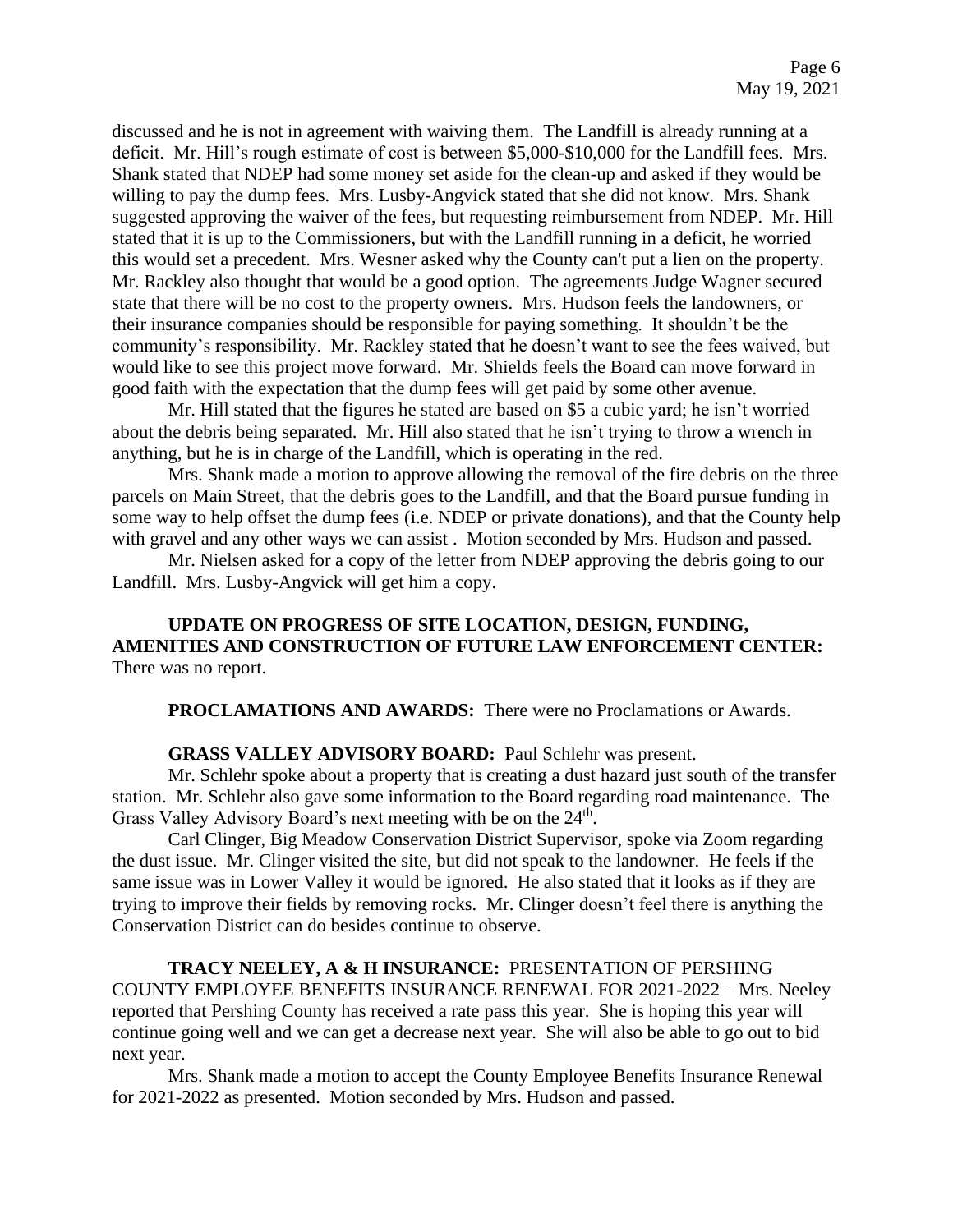**DERBY FIELD AIRPORT:** There was no report.

**T.V. ADVISORY BOARD:** APPROVAL OF CONTRACT AGREEMENT WITH VALLEY TV & COMMUNICATION EFFECTIVE JULY 1, 2021 THROUGH JUNE 30, 2022: Mrs. Hudson made a motion to approve the contract agreement with Valley TV & Communication effective July 1, 2021 through June 30, 2022 as presented. Motion seconded by Mrs. Shank and passed.

**BOARD APPOINTMENTS/RESIGNATIONS:** There were no letters of interest submitted.

**CARES FUNDING:** UPDATE/APPROVAL OF EXPENDITURES; UPDATE FROM EMERGENCY MANAGEMENT RELATING TO COVID-19; APPROVAL TO PROCEED WITH PROCESS TO ACCEPT THE COVID-19 AMERICAN RESCUE PLAN FUNIDING IN THE AMOUNT OF \$1,306,252.00 AND TO REVIEW THE APPROVED USES FOR THE FUNDING AND HOW PERSHING COUNTY WILL DESIGNATE HOW THE FUNDING WILL BE USED: Mr. Burke's suggestion for emergency vehicles was noted. Mrs. Hudson mentioned the Imlay Water System. Mr. Rackley also mentioned the Rye Patch Fire House. Mrs. Hudson suggested a workshop to discuss all projects. Any proposals submitted will be put on the next agenda for discussion.

The meeting recessed at 11:57 a.m. for a Litigation meeting and reconvened at 12:02 p.m.

**REPORT FROM LEGAL COUNSEL:** Mr. Shields spoke with Mr. Adams with Seven Troughs Distilling and asked that he reach out to Mrs. Lusby-Angvick and the City to let them know he is not concerned about the current resident situation. Mr. Adams will reach back out when they are ready for a tour. Mr. Shields also reported that the residents will not answer his calls.

In regard to updated signage for mask restrictions, he stated that the signs needs to say exactly what the Governor's Directive says. It is not against the law to ask vaccination status.

**REPORT FROM ADMINISTRATIVE ASSISTANT / HR:** Mrs. Wesner stated that she is still working on BDRs. She worked with Justice Court, District Court, and the Sheriff's office regarding the Pre-Trial Legislation Bill. She will also be sending out a memo advising that there will be a Department Head meeting on Monday.

**ITEMS FOR FUTURE AGENDAS:** No additional items were discussed.

**CORRESPONDENCE:** There was no additional correspondence noted.

The meeting recessed at 12:06 p.m. and reconvened at 1:00 p.m.

## **INTERVIEW FOR THE COMMUNITY CENTER COORDINATOR POSITION:**

The interviews were conducted by Mr. Rackley and Mrs. Shank. Mrs. Hudson did not participate as one of the candidates is a family member. The first applicant interviewed was